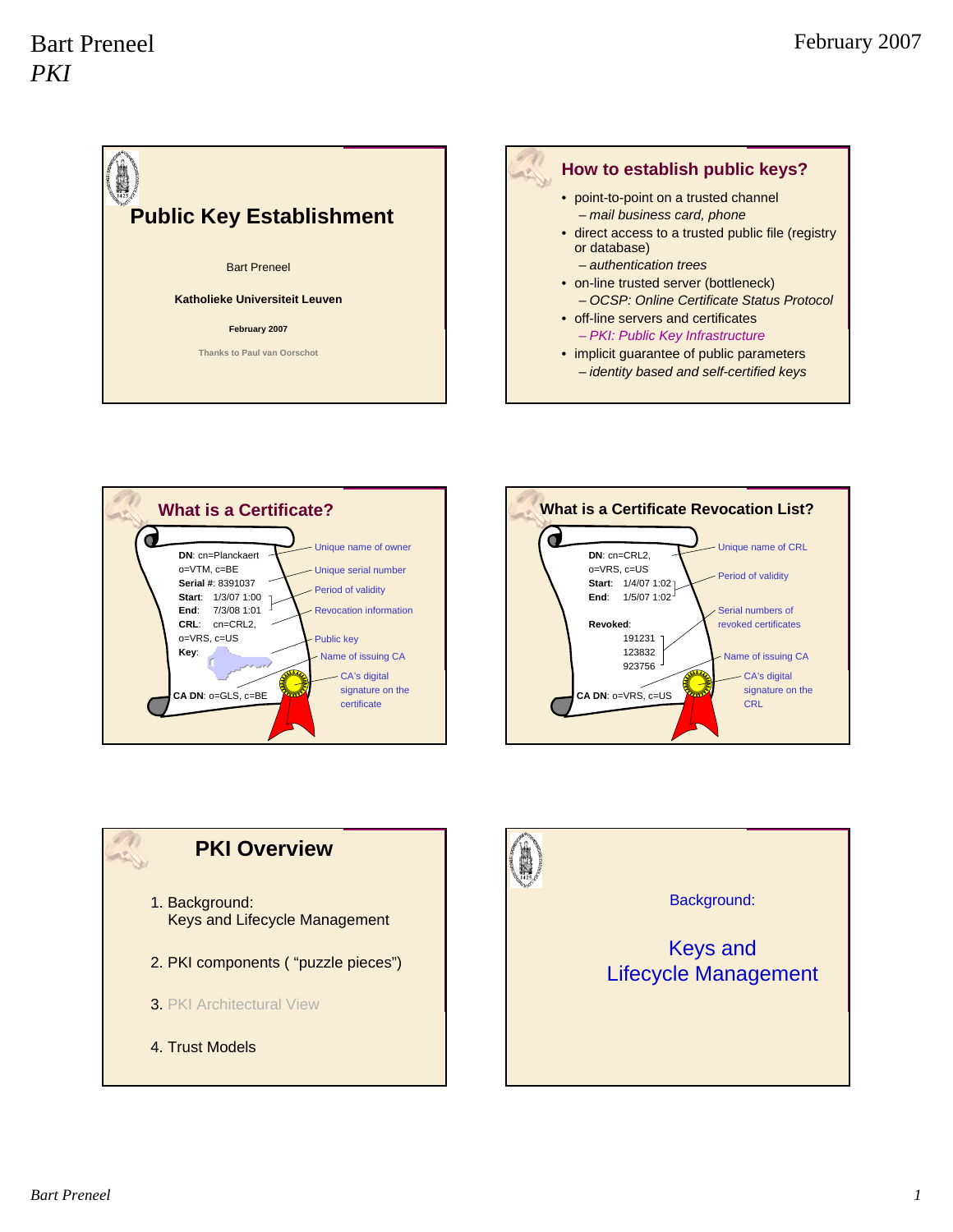









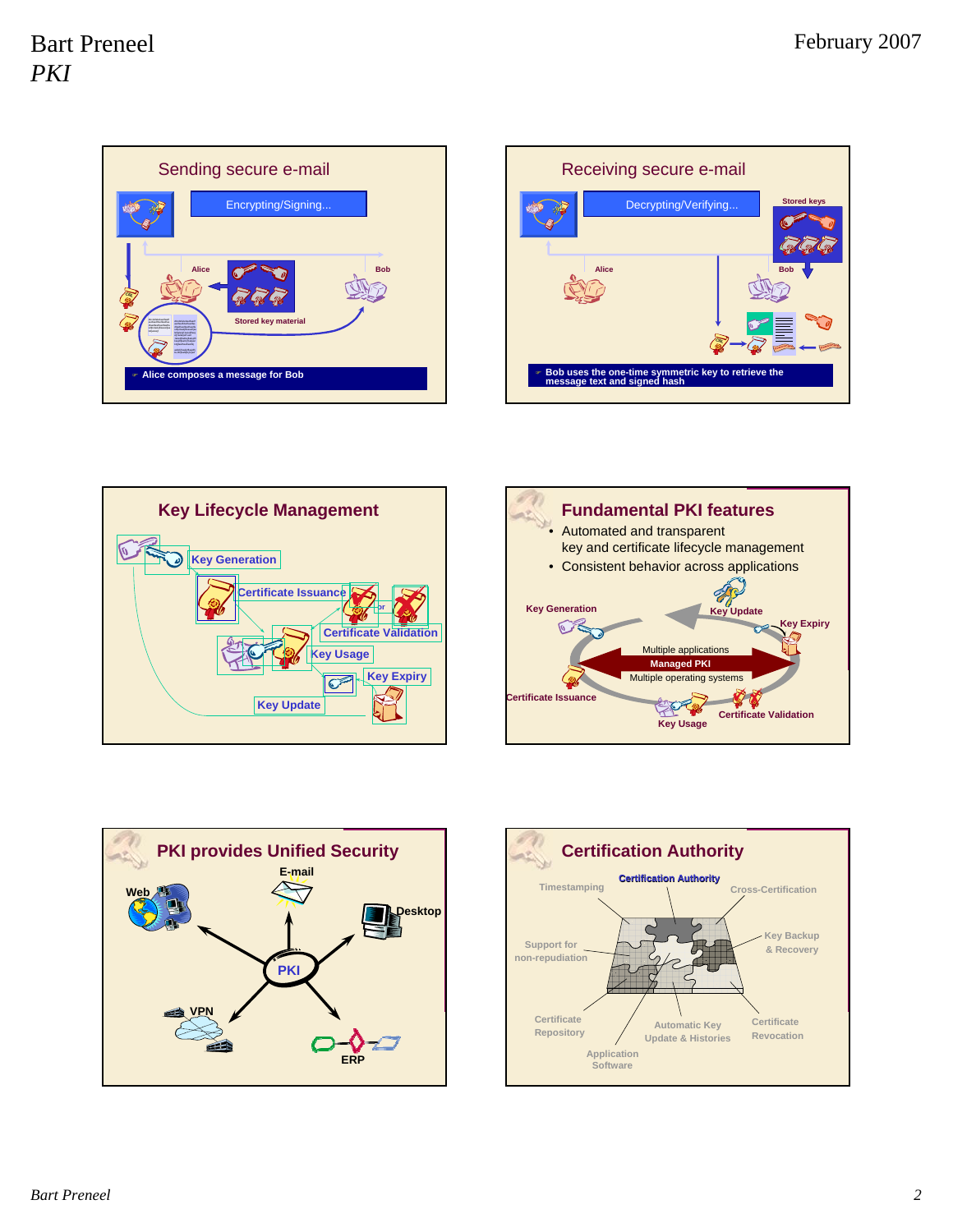#### **Certification Authority**

- Issue certificates for all entities / devices (for multiple applications) from a single CA
- single system saves h/w, s/w, training, personnel
- Flexible certificate policy / security policy
- tailor to needs of environment, application or entity (e.g. certificate lifetime, crypto algorithms, keylengths, password rules, ...)



## **Certificate Repository**

- LDAP-compliant directory stores certificates – standards-based for interoperability
- Directory products built specifically to address scalability issues
	- X.500 or proprietary schemes to replicate data (scales to millions of users)



#### **Certificate Revocation**

• Automated CRL publishing

- when certificate revoked, CRL can be automatically published to directory providing near-immediate availability
- automated CRL checking by application
- want to avoid applications which require manual end-user actions to check CRLs for each application or certificate usage

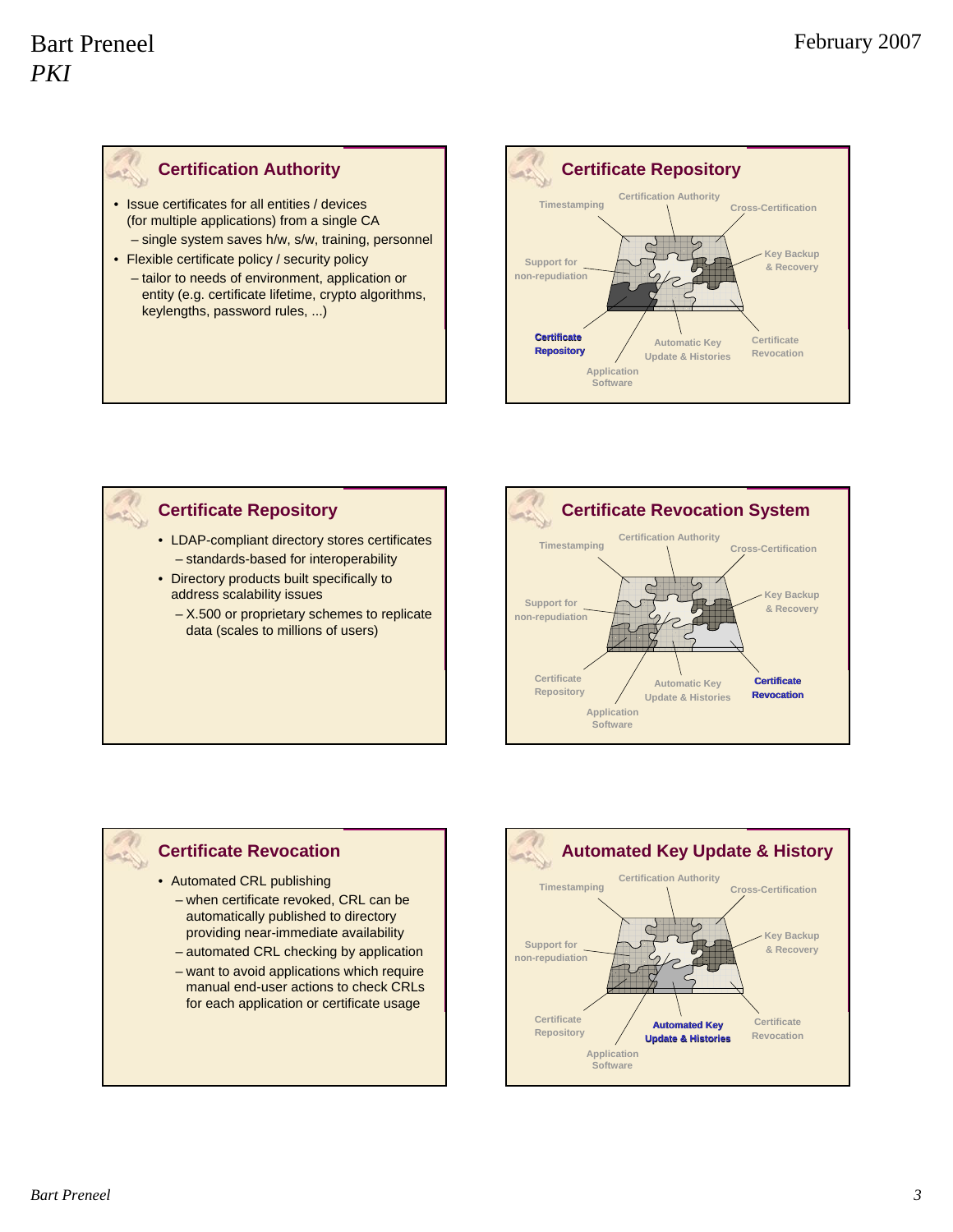

- Users should never even need to know they have their own certificates (password only)
- If key management is not automated or does not provide key history . . .
	- when certificate expires, lose access to all past encrypted data, e-mail, . . .
	- user must request new certificate and repeat entire registration process
- Should replace key, not just new expiry date
- Transparent triggering mechanism, ideally



## **Key Backup & Recovery**

- Enterprise will lose valuable data if keys used to encrypt data are not backed up
	- 20-40% of users forget passwords / year
	- employees leave the organization
- Allows the enterprise to control the backup – not reliant on 3rd parties
	- should be configurable to require multiple administrators to authorize access



## **Support for Non-Repudiation**

- Must use separate key pairs for digital signatures and encryption
	- want backup of encryption keys, do not want backup of signature private keys
- Separate key pairs allows lifecycles to be managed independently
- Different policy controls for each key pair
	- security requirements per pair may differ, e.g. valid lifetimes

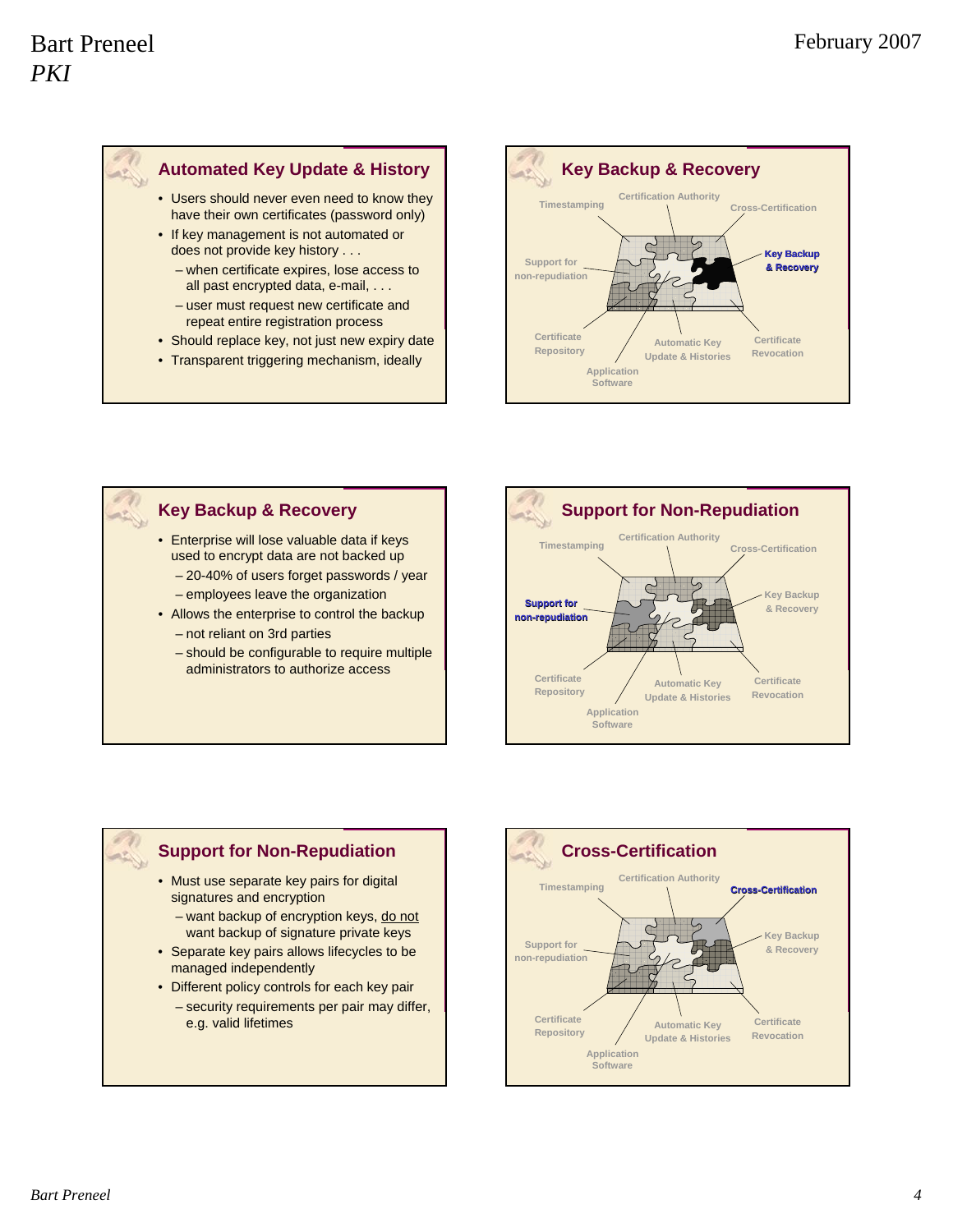#### **Cross-Certification**

- Sufficiently flexible to model existing business relationships
	- includes 1-1 relationships and hierarchies
	- cross-certificate associated with an organization (vs. a service provider)
	- compare to web trust model: trust anyone signed by browser-embedded CAs
- Enterprise manages cross-certification policy & procedures, to reduce business risk
	- cross-certifcates created by authorized administrators, transparent to end-user





#### **Timestamping**

- Legal requirements
- Business requirements related to fixing transactions in time
- Technical requirements related to certificate revocation (non-repudiation)





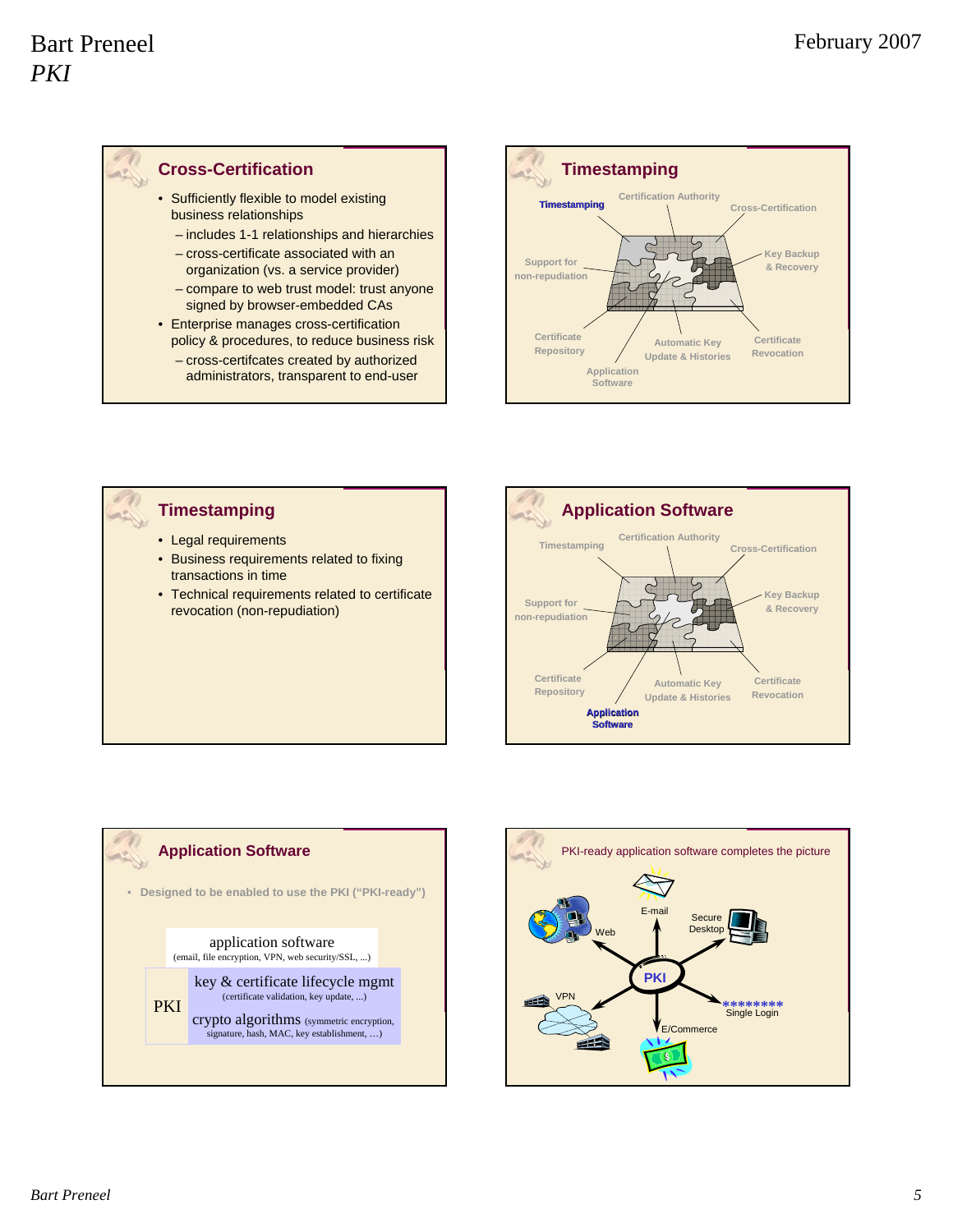#### **Summary - Essential PKI Components**

Much more than a "certificate server" or set of toolkit calls

- Certification Authority
- Revocation system



- Certificate repository ("directory")
- Key backup and recovery system
- Support for non-repudiation
- Automatic key update
- Management of key histories
- Cross-certification
- PKI-ready application software

#### **More info: IETF PKIX Working Group**

#### www.ietf.org

- de facto standards for Internet PKI, X.509-based
- Certificate & CRL Profile [PKIX-1]: RFC 2459
- Certificate Mgmt Protocols [PKIX-CMP, PKIX-3]: RFC 2510
- PKIX roadmap: www.ietf.org/internet-drafts/draftietf-pkix-roadmap-01.txt

#### **PKI vs. Privilege Management**

- Public key certificate binds a public key to an entity
- Establishes who owns a key vs. what privileges that key / owner is granted
- Certificate-processing software (relying party) may implicitly grant privileges
- Privilege Management Infrastructure (PMI) makes privileges explicit
- PMI may utilize PKI as base infrastructure
- example: attribute certificates

#### **PKI vs. Privilege Management**

- Public key certificate binds a public key to an entity
- Establishes who owns a key vs. what privileges that key / owner is granted
- Certificate-processing software (relying party) may implicitly grant privileges
- Privilege Management Infrastructure (PMI) makes privileges explicit
- PMI may utilize PKI as base infrastructure
- example: attribute certificates

#### **Key generation: where?**

- CA generates key for user
	- absolute trust
	- need transport of private keys
	- easier management for backup/recovery
- user generates his/her key
	- does user have the expertise? (ok if smart card)
	- need to transport of public keys (integrity channel)
- specialised third party generates keys



## Trust Models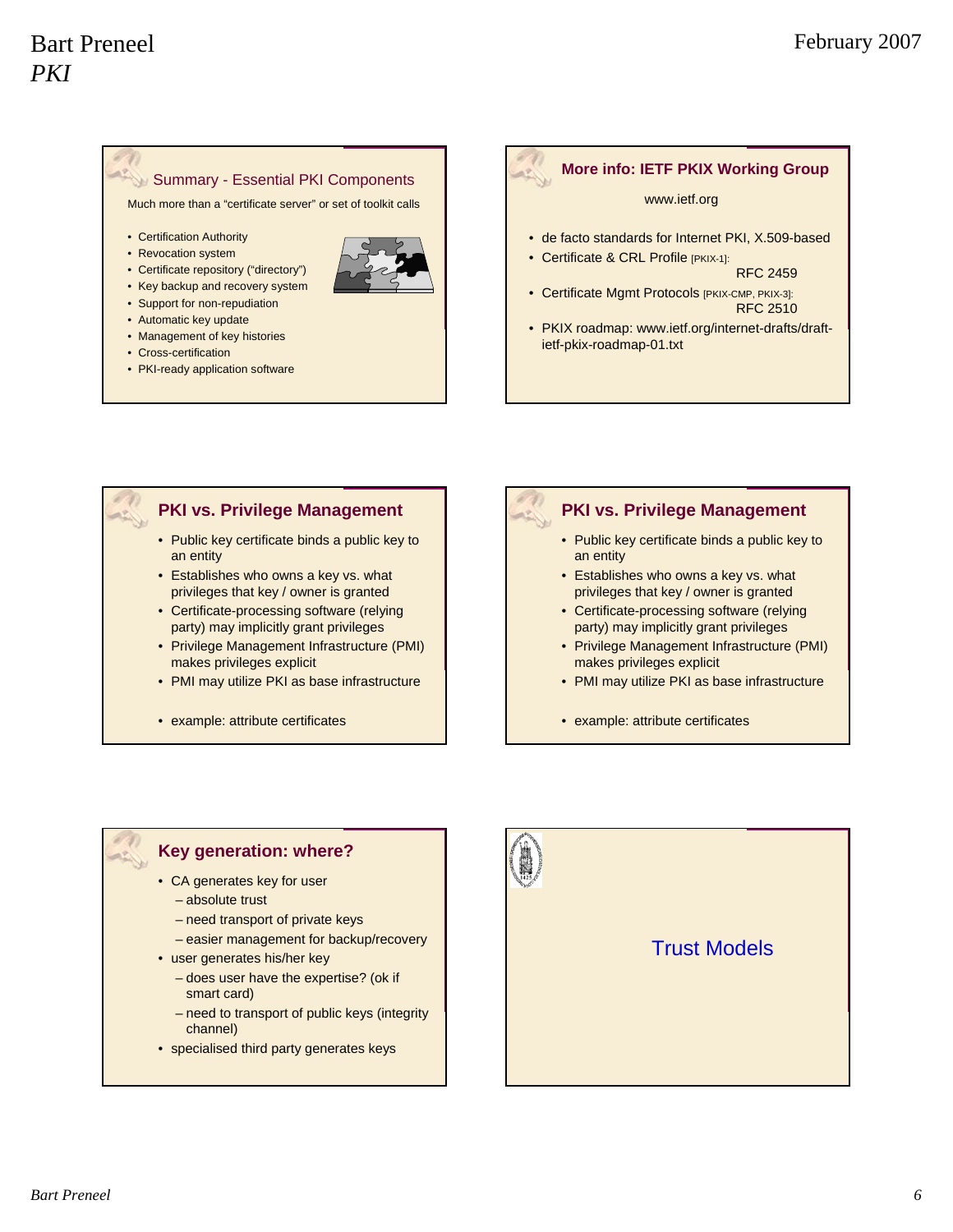









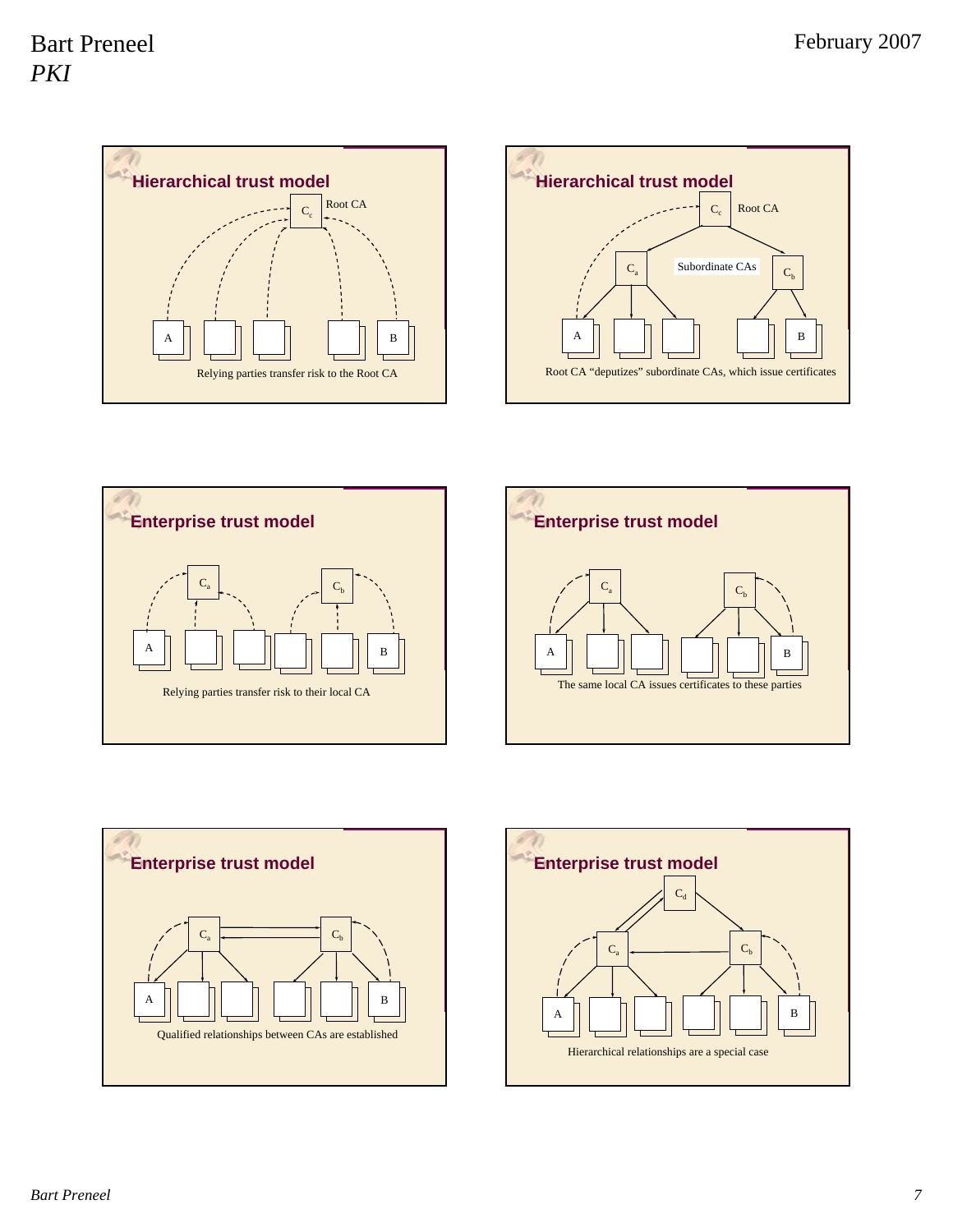







#### **Personal trust model ( and related: "web-of-trust")**

- all entities are end-users (CAs do not exist)
- keys are essentially self-guaranteed
- some end-users may also be *introducers*
- end-user imports public keys of others

#### **CHARACTERISTICS**

- suits individuals, not enterprise/corporations
- user-centric
- requires security-aware end-users
- poor scalability

#### **Trust models & Revocation**

- public-key systems are commonly engineered with long-life certificates
- certificates bind a key-pair to identity (and potentially privilege information)
- circumstances change over certificate life
	- keys may become compromised
	- identifying information may change
	- privilege may be withdrawn
- need ability to terminate the binding expressed in the certificate
- revocation: most difficult issue in practice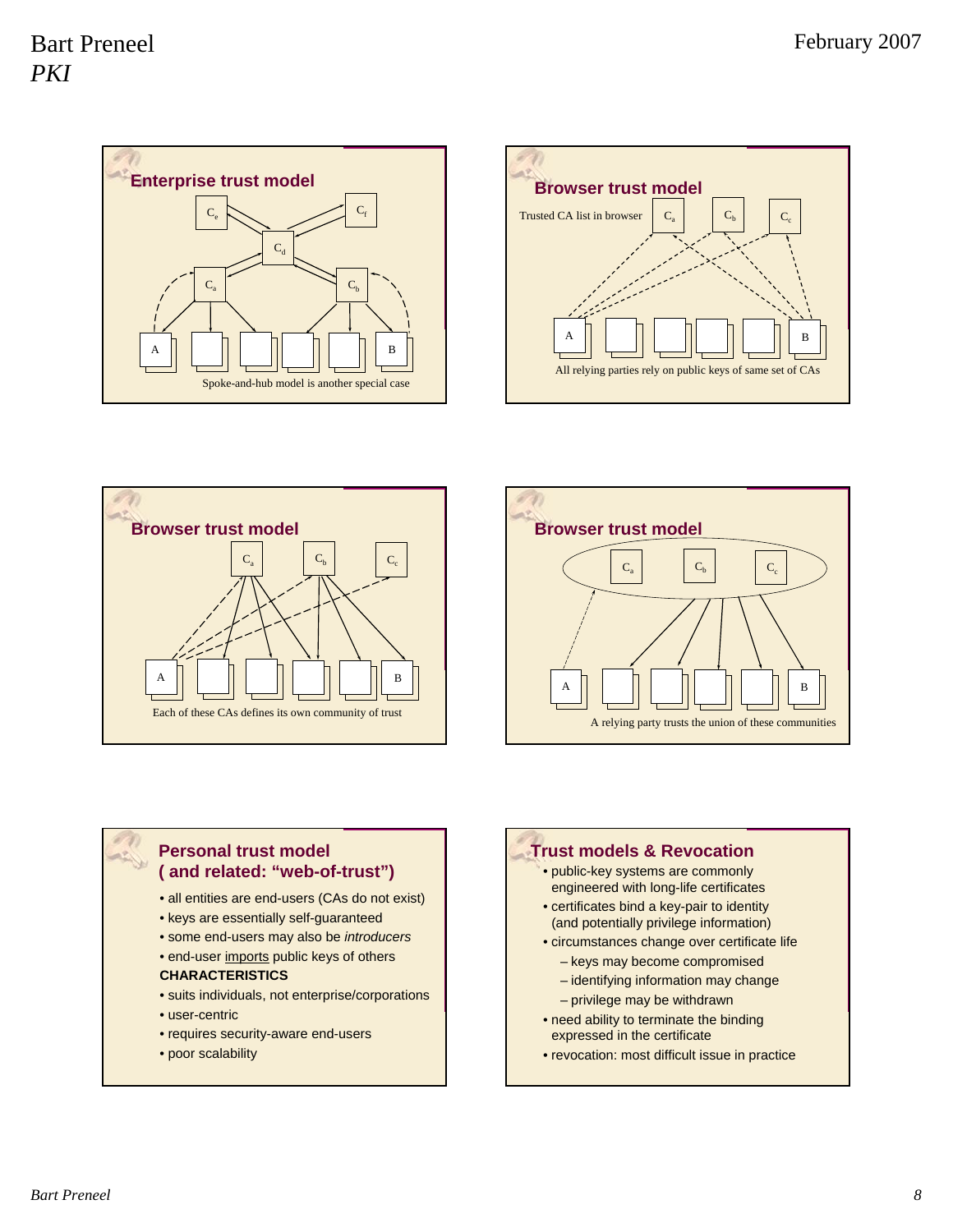#### **Revocation options** mechanisms indicating valid certificates – short-lifetime certificates mechanisms indicating invalid certificates • certificate revocation lists - CRLs (v1 X.509) • CRL fragments (v2 X.509), including ... – segmented CRLs (CRL distribution points) – delta CRLs

- indirect CRLs
- mechanisms providing a proof of status
	- status-checking protocols (OCSP, ValiCert)
	- iterated hash schemes (Micali)
	- certificate revocation trees

#### **CRL: properties**

- basic CRL
	- simplicity
	- high communication cost from directory to user
- improved CRL
	- very flexible
	- more complex
	- reduced communication and storage

**Online Certificate Status Protocol (OCSP) [RFC 2560]**

- on-line query to
	- $-*CA*$
	- or Trusted Responder
	- or CA designated responder
- containing
	- hash of public key CA
	- hash of public key in certificate
	- certificate serial number



- status
	- good: not revoked
	- revoked
	- unknown
- time
	- thisUpdate
	- nextUpdate
	- producedAt

#### **OCSP: evaluation**

- [+] positive and negative information
- [-] need to be on-line
- risk for denial of service
	- not always possible
- ! OCSP may send you freshly signed but old information

## **Revocation summary**

- established standard meets needs of major application categories
	- ITU-T X.509: 1997, ISO/IEC 9594-8: 1997 – v2 CRLs
- continued industry discussion of further options for certificate revocation and validation
	- other standard solutions may emerge
	- vendors will support mainstream alternatives